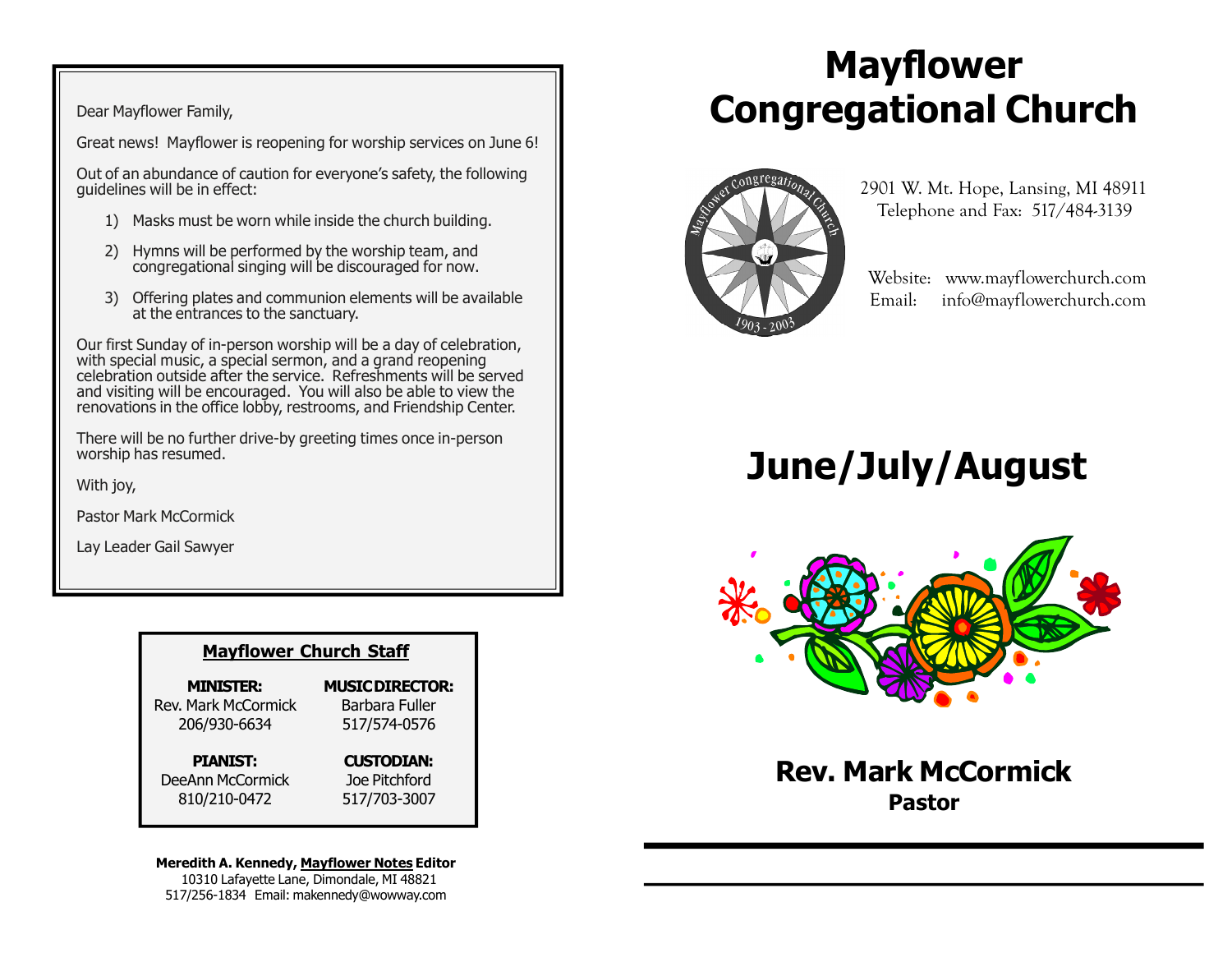## It's happening this summer...

#### **JUNE**

6 - Communion 13 - Trustees - 7:00 p.m. on Zoom 16 - Prudential Council - 7:00 p.m. on Zoom 20 - Father's Day

#### **JULY**

4 - Communion Trustees and Prudential Council - to be determined

#### AUGUST

1 - Communion 29 - Advent House Lunches Trustees and Prudential Council - to be determined

Weekly Event: Exercise: Mon., Tue., Wed., Fri. - 4:30 p.m. on Zoom

## OUTREACH FOCUS

School Supplies, Backpacks



### **BIRTHDAYS**

6/6 - Terry Tisdale 6/9 - Bev Miller 6/27 - Randy Hull

7/1 - Mary Robison 7/5 - Lawrence Kimble 7/6 - Tom Rich 7/9 - Sue Mott 7/10 - Ruth Pasch 7/21 - Lillian Swaid 7/29 - Dick Williams 7/30 - Barbara Rich

8/6 - Marjorie Cook (94) 8/9 - Ruth Berry (92) 8/9 - Kim Finison 8/20 - Jerry Fuller 8/21 - Sharon Graham 8/30 - DeeAnn McCormick 8/31 - Jan Fleck

### ANNIVERSARIES

6/11 - Terry and Gwen Tisdale (61 years)

- 7/14 Gil and Marilyn Wanger (59 years)
- 8/20 Jeff and April Lakatos (3 years)
- 8/24 Terry and Sharon Graham (53 years)
- 8/27 Bill and Rilla McHarris (61 years)
- 8/27 Dick and Linda Williams (50 years)
- 8/27 Eugene and Shirley Potts (27 years)

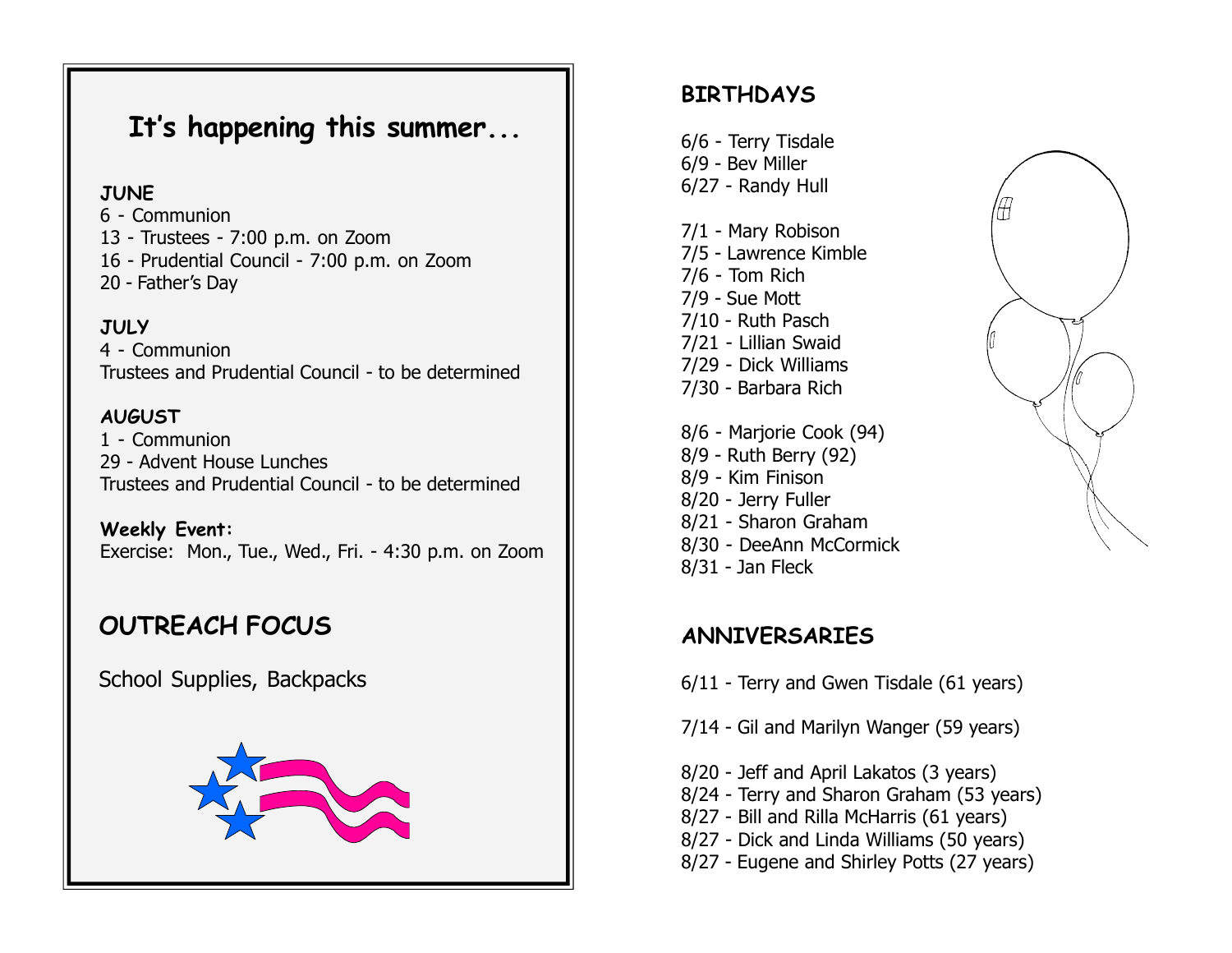#### Mayflower Financial News

We can never thank you enough for your continued financial support during the pandemic. It is so much appreciated!

The following is a summary of our finances as of April 30:

| Income:<br>Expenses:        | \$12,200.82<br>17,743.54<br>$$ - 5,542.72$ |
|-----------------------------|--------------------------------------------|
| <b>YTD</b> for Four Months: |                                            |
| Income:                     | \$46,197.14                                |
| Expenses:                   | 45,914.32                                  |
|                             | \$<br>282.82                               |
| <b>Fund Balances:</b>       |                                            |
| Checking:                   | \$13,078.08                                |
| Savings:                    | 100,447.48                                 |
| Certificate of Deposit:     | 22,626.39                                  |
|                             | \$136,151.95                               |

Detailed financial reports are in the brochure rack in the lobby or can be emailed to you. Contact us if you have questions or want a copy.

> —Linda Wheeler, Treasurer, and Lorraine Finison, Financial Secretary



## Pastor Mark's Musings

As you read this, you will have likely heard of the plan for Mayflower Church to reopen for in-person worship. What a day of celebration that will be on our first Sunday back! There will be extra music, a special sermon appropriate for the day, and we will all share in the sacrament of Communion.

I want to thank all of you for your patience, your faithfulness, your generosity, and your prayers during this time. As you know, we have erred on the side of caution and we have been largely spared from terrible illness as a result of the virus. But we all know someone, including some of your family members, who have suffered greatly. Regardless, we can rejoice together and thank God that the worst effects of the pandemic are likely behind us. I want to remind all of us that we have more work to do as we remain vigilant in striving to keep everyone safe. There will likely be more restrictions than some would like, and a few things won't be exactly as we have known them in the life of our church. We will monitor the situation each month. But regardless, we can look forward to reconnecting with each other and enjoying our times of worship as a physically gathered community of faith. We will look forward to the possibility of resuming other activities that we enjoy as the COVID-19 scourge continues to abate.

I am reminded of the story in Luke's gospel of the 99 sheep who were safe, but a determined search ensued for one lost sheep. We have made every effort to protect the most vulnerable among us. We will continue to do so. That is the gospel. That is Mayflower. Thanks be to God.

Pastor Mark